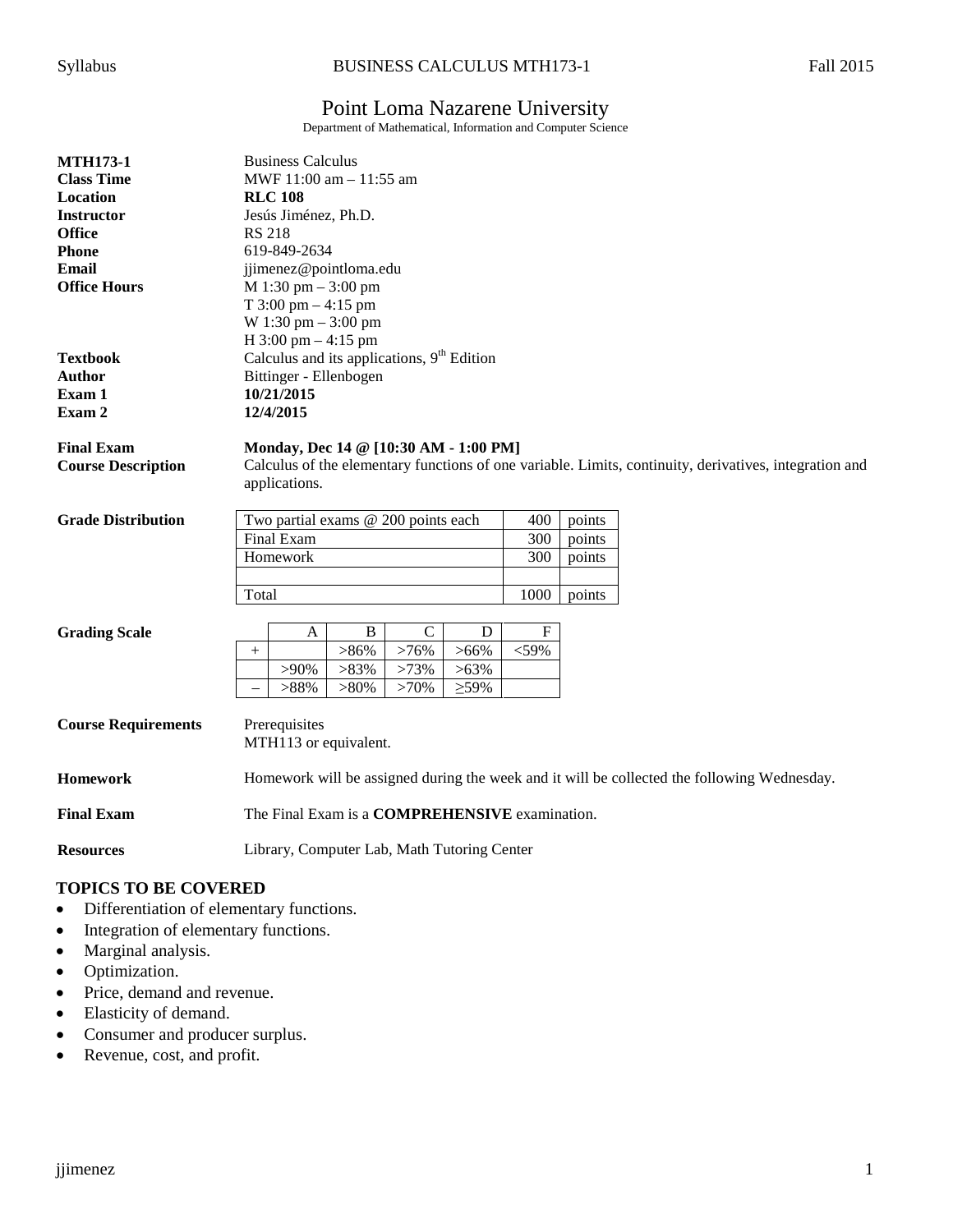# **GENERAL EDUCATION**

This course is one of the components of the General Education Program at Point Loma Nazarene University, under the category of *Developing Cognitive Abilities*. By including this course in a common educational experience for undergraduates, the faculty supports the pursuit of personal awareness and skill development, focusing on the analytical, communicative, and quantitative skills necessary for successful living in society.

### **ATTENDANCE**

Attendance is expected at each class session. In the event of an absence you are responsible for the material covered in class and the assignments given that day.

Regular and punctual attendance at all classes in which a student is registered is considered essential to optimum academic achievement. Therefore, regular attendance and participation in each course are minimal requirements to be met. There are no allowed or excused absences except as approved in writing by the Provost for specific students participating in certain university-sanctioned activities. Excused absences still count toward the 10%-20% limits, but allow students to make up work, quizzes, or tests missed as a result of a university-sanctioned activity. Activities of a unique nature, such as labs or other activities identified clearly on the syllabus, cannot be made up except in rare instances when instructors have given advanced, written approval for doing so. Whenever the number of accumulated absences in a class, for any cause, exceeds ten (10) percent of the total number of class meetings, the faculty member should send an e-mail to the student and the Vice Provost for Academic Administration (VPAA) warning of attendance jeopardy. If more than twenty (20) percent of the total number of class meetings is reported as missed, the faculty member or VPAA may initiate the student's de-enrollment from the course without further advanced notice to the student. If the date of deenrollment is past the last date to withdraw from a class, the student will be assigned a grade of W or WF consistent with university policy in the Grading section of the catalog. There are no refunds for courses where a de-enrollment was processed. For more details see the PLNU catalog: [http://catalog.pointloma.edu/content.php?catoid=18&navoid=1278#Class\\_Attendance](http://catalog.pointloma.edu/content.php?catoid=18&navoid=1278#Class_Attendance)

# **CLASS ENROLLMENT**

It is the student's responsibility to maintain his/her class schedule. Should the need arise to drop this course (personal emergencies, poor performance, etc.), the student has the responsibility to follow through (provided the drop date meets the stated calendar deadline established by the university), not the instructor. Simply ceasing to attend this course or failing to follow through to arrange for a change of registration (drop/add) may easily result in a grade of F on the official transcript.

#### **ACADEMICS ACOMODATIONS**

While all students are expected to meet the minimum academic standards for completion of their courses as established by the instructors, students with special needs may require academic accommodations. At Point Loma Nazarene University, students requesting academic accommodations must file documentation with the Disability Resource Center (DRC), located in the Bond Academic Center. Once the student files documentation, the Disability Resource Center contacts the student's instructors and provides written recommendations for reasonable and appropriate accommodations to meet the individual needs of the student. This policy assists the university in its commitment to full compliance with Section 504 of the Rehabilitation Act of 1973, the Americans with Disabilities (ADA) Act of 1990, and ADA Amendments Act of 2008, all of which prohibit discrimination against students with special needs and guarantees all qualified students equal access to the benefits of PLNU programs and activities. For more details see the PLNU catalog: [http://catalog.pointloma.edu/content.php?catoid=18&navoid=1278#Academic\\_Accommodations](http://catalog.pointloma.edu/content.php?catoid=18&navoid=1278#Academic_Accommodations)

Students with learning disabilities who may need accommodations should discuss options with the instructor during the **first two weeks** of class.

#### **ACADEMIC HONESTY**

The Point Loma Nazarene University community holds the highest standards of honesty and integrity in all aspects of university life. Any violation of the university's commitment is a serious affront to the very nature of Point Loma's mission and purpose. Violations of academic honesty include cheating, plagiarism, falsification, aiding academic dishonesty, and malicious interference. The details of PLNU's meaning of each of these words can be found in the PLNU catalog at: [http://catalog.pointloma.edu/content.php?catoid=18&navoid=1278#Academic\\_Honesty](http://catalog.pointloma.edu/content.php?catoid=18&navoid=1278#Academic_Honesty)

A student remains responsible for the academic honesty of work submitted in PLNU courses and the consequences of academic dishonesty beyond receipt of the final grade in the class and beyond the awarding of the diploma. Ignorance of these catalog policies will not be considered a valid excuse or defense. Students may not withdraw from a course as a response to a consequence.

A student who is caught cheating on any item of work will receive a zero on that item and may receive an "F" for the semester. See the PLNU Catalog for a further explanation of the PLNU procedures for academic dishonesty [http://catalog.pointloma.edu/content.php?catoid=18&navoid=1278#Academic\\_Honesty](http://catalog.pointloma.edu/content.php?catoid=18&navoid=1278#Academic_Honesty)